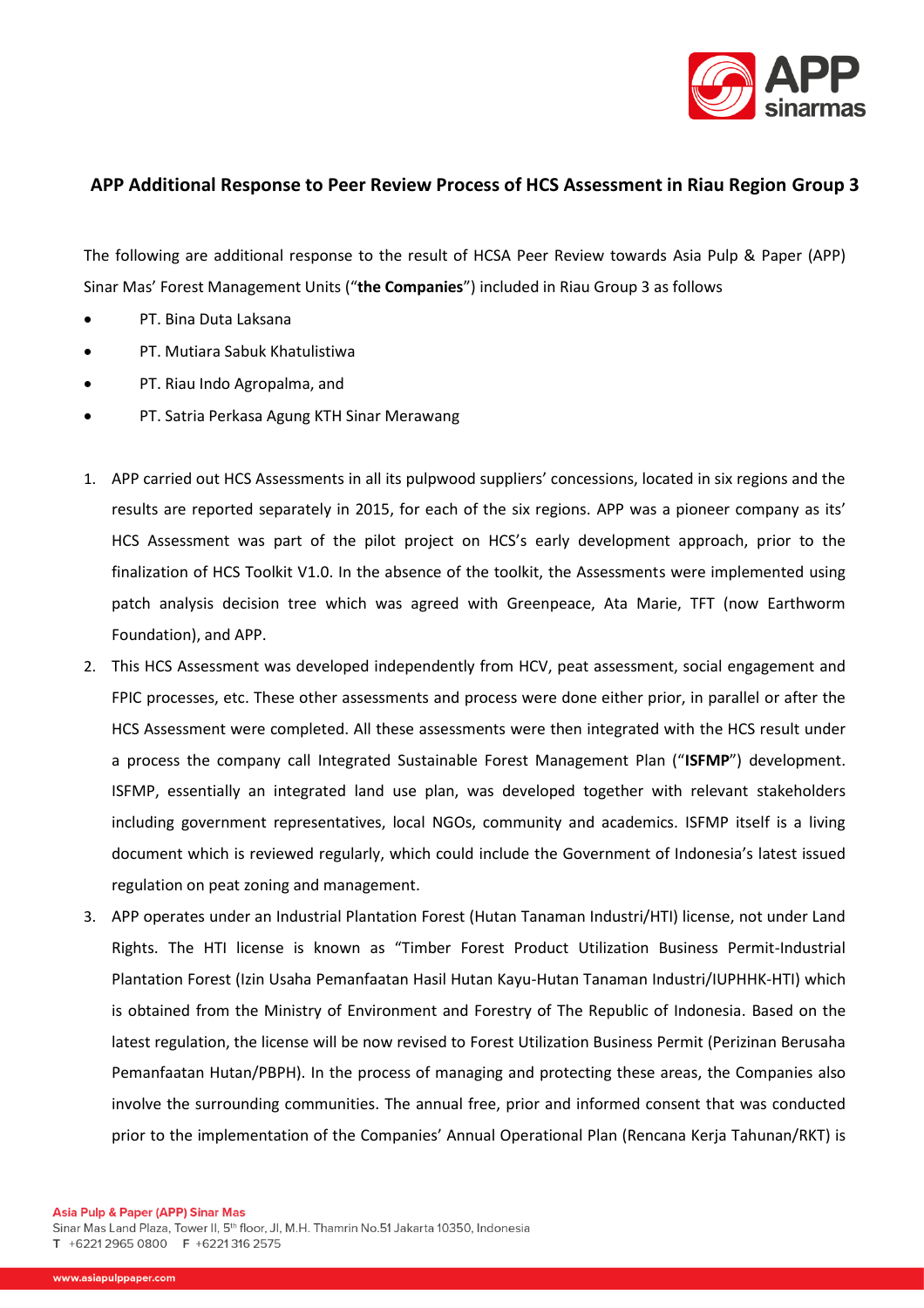

a form of such involvement. APP has also launched community-based initiatives to strengthen the HCS forest protection with an aim to increase the community livelihood while preserving natural forests are Integrated Forestry & Farming System (Desa Makmur Peduli Api/DMPA) and Collaborative Conservation Management (CCM), the latter is in collaboration with the Earthworm Foundation (previously known as The Forest Trust).

- 4. APP recognizes that forests are at risk of clearance when their ownership or tenure is contested. Due to economic pressures, the need to alleviate poverty often becomes the root cause of environmentally unsustainable practices. Complex historical and customary rights could also be a factor in these practices. Over recent years we have employed an array of measures to drive the resolution of land disputes, including clear mapping of land dispute cases, developing and implementing working plans specific to each case, as well as developing standard operating procedures for responsible dispute resolution. In 2013, together with Earthworm Foundation, we conducted land dispute mapping across our pulpwood suppliers' concessions areas in Indonesia. We have trained our staff on how to undertake dispute mapping and to develop action plans to resolve land dispute. As part of this measure, we have developed a methodology for classifying different levels of land dispute. Classification helps to inform our decisions on how best to allocate resources for resolving disputes. APP classifies disputes into certain typologies (2018 revision, based on stakeholders consultation), then divide the dispute resolution process into several stages. For further detail on conflict typologies and dispute resolution process, please refers to the link as follows:<https://sustainability-dashboard.com/people> This kind of approach we use is different from the Participatory Mapping referred in the HCSA. Nevertheless, both ways principally address the same issue which is land tenure.
- 5. Since 2013 APP engaged international peat experts to assist in developing a Peatland Best Management Practice approach. In 2015 APP conducted peat mapping using LiDAR (Light Detection and Ranging) to understand the peat distribution and typology in the landscapes where our suppliers operate. Based on the captured data, APP has retired 7,000 hectares of productive plantations on critical peat for conservation purpose. APP has been working with various institutions and experts to determine the best approach for peat restoration. In peatland areas where cultivation is permitted based on the Government of Indonesia ("**GoI"**) regulations, including the area designated for community partnership program, APP has already implemented best management practices on peatland management to protect the peat ecological function as explained below:

 The Companies manages peat areas consisting of Peat Dome, Peat Dome Peak and Peat ecosystem function – for protection and production, according to the relevant regulations. Management of Peat